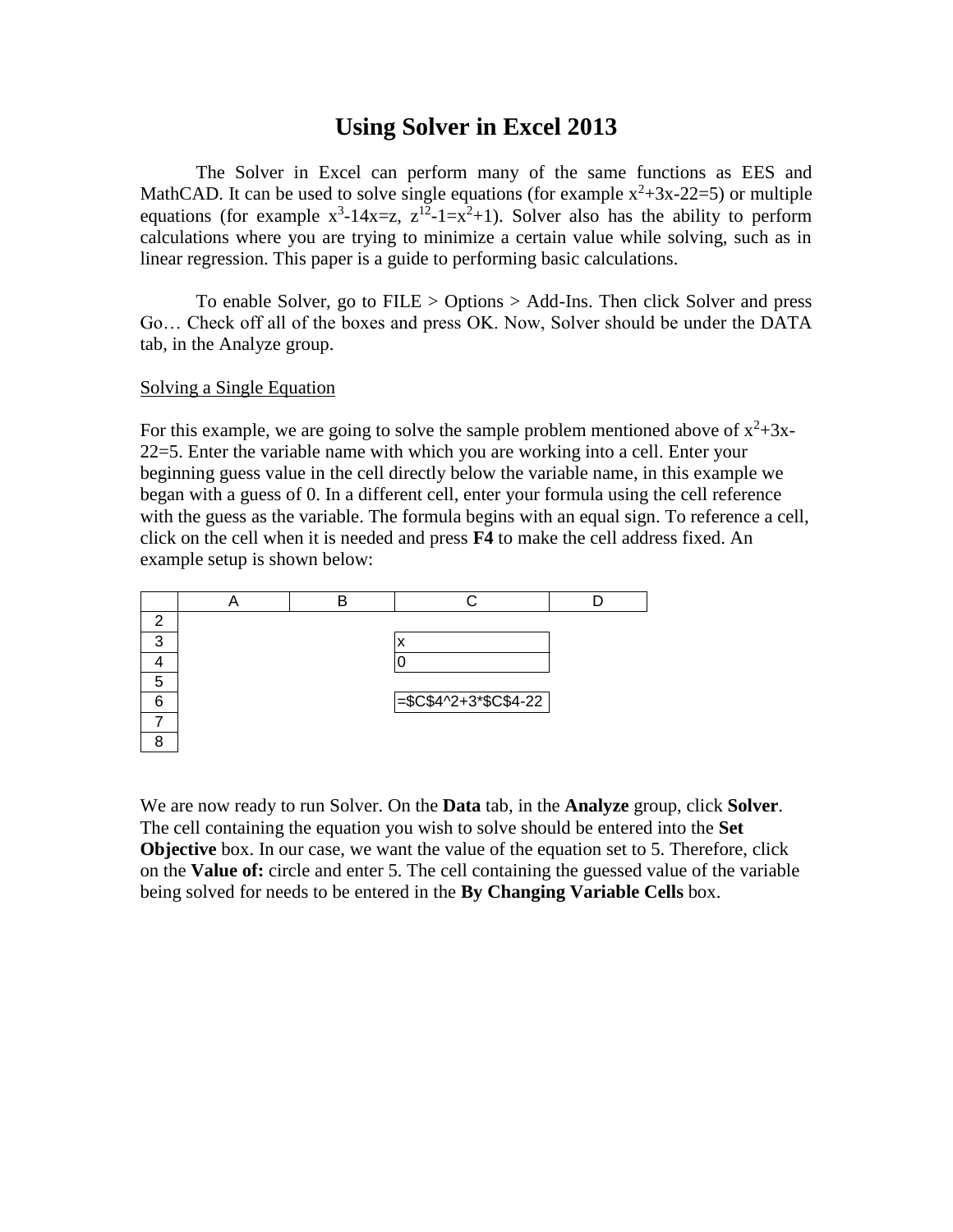| Set Objective:                            | \$8\$6                                                                                                                                                                                                     |   | 国                |
|-------------------------------------------|------------------------------------------------------------------------------------------------------------------------------------------------------------------------------------------------------------|---|------------------|
| To:<br>$C$ Max                            | C Value Of:<br>$C$ Min                                                                                                                                                                                     | 5 |                  |
| By Changing Variable Cells:               |                                                                                                                                                                                                            |   |                  |
| \$8\$4                                    |                                                                                                                                                                                                            |   | 嶐                |
| Subject to the Constraints:               |                                                                                                                                                                                                            |   |                  |
|                                           |                                                                                                                                                                                                            |   | Add              |
|                                           |                                                                                                                                                                                                            |   | Change           |
|                                           |                                                                                                                                                                                                            |   | <b>Delete</b>    |
|                                           |                                                                                                                                                                                                            |   | <b>Reset All</b> |
|                                           |                                                                                                                                                                                                            |   | Load/Save        |
| Make Unconstrained Variables Non-Negative |                                                                                                                                                                                                            |   |                  |
| Select a Solving Method:                  | <b>GRG Nonlinear</b>                                                                                                                                                                                       |   | Options          |
| Solving Method                            |                                                                                                                                                                                                            |   |                  |
| non-smooth.                               | Select the GRG Nonlinear engine for Solver Problems that are smooth nonlinear. Select the LP Simplex<br>engine for linear Solver Problems, and select the Evolutionary engine for Solver problems that are |   |                  |

Now hit the **Solve** button. After pressing Solve, a box resembling the one below should appear:



The Solver Results window will either give a solutions found or will give a No Solution Found report. If it has found solutions it will give you the option to keep it, in which it replaces the value you initially guessed, or to Restore Original Values, in which it keeps the value you initially guessed. In using solver, the value you initially guessed affects the solution if there is more than one solution. This example was a quadratic equation; thus it has two solutions. The solution you should have received was (3.90) for the initial guess being  $(0)$ . If you enter an initial value of  $-11$ , the solver will give the other root of the equation (-6.9).

## Solving a Set of Equations with More than One Variable

Using the same methods as above, enter both of the variable names and initial guesses. Enter all of your equations in the format of a formula equal to 0. Using the example equations from the introduction,  $x^3-14x=z$ ,  $z^{12}-1=x^2+1$ , these should be entered as  $x^3-14x-z=0$  and  $z^{12}-1-x^2-1=0$ .

Since these equations now equal to the same value (0), they can be set equal and the resulting equation can be set to 0.